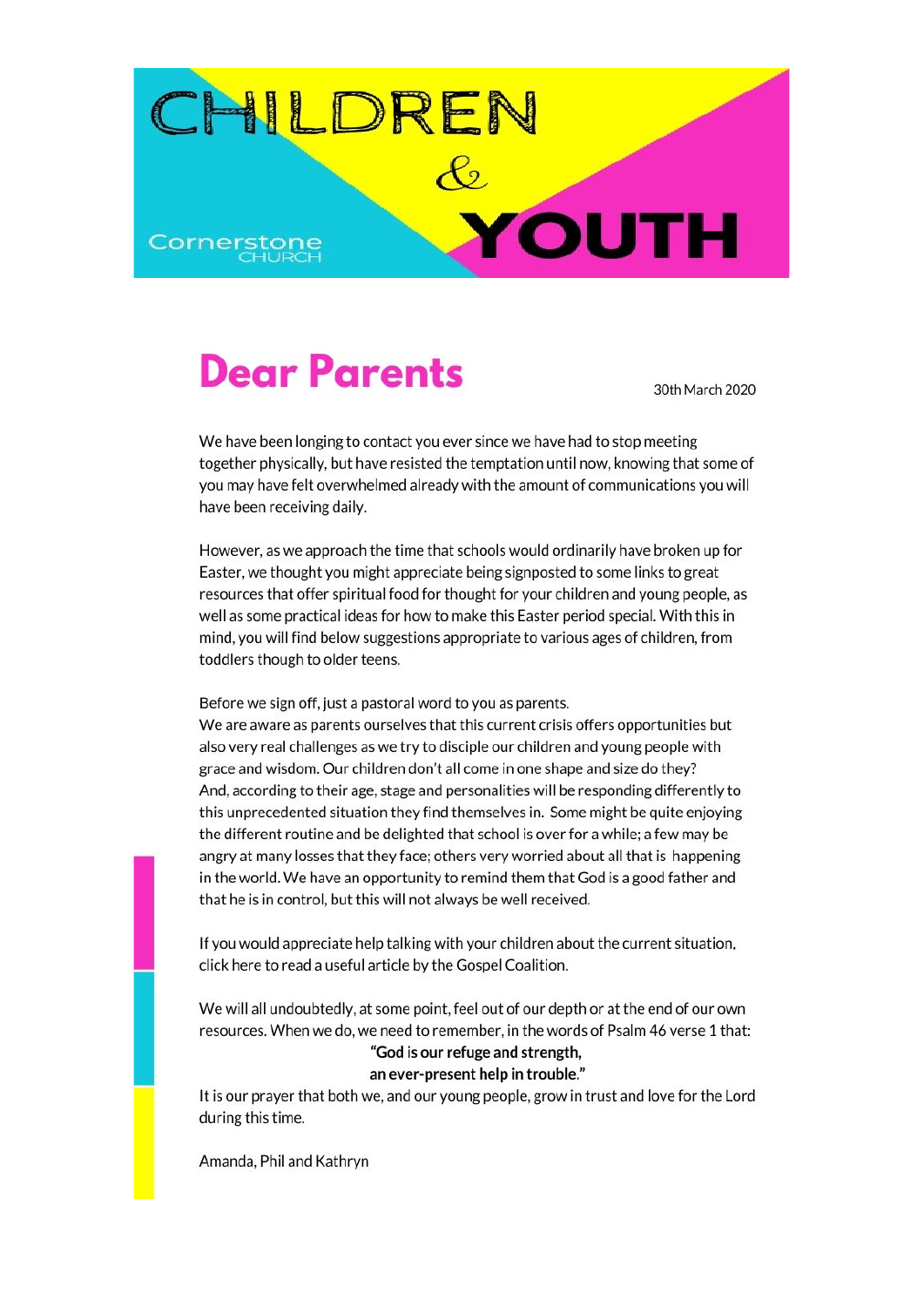## Pre-school and infants









#### **Tunes to Dance to:**

If little ones have need to let off steam why not have a dance party to this free Spotify playlist from The Gospel Coalition. Upbeat Songs for Quarantined Kids.

This Monday (30th March) tune in at 4pm to **Awesome** Cutlery live streaming a concert on YouTube.

#### **Easter Videos to Watch:**

The Bible Society has a few great cartoons of the Easter Story, check out The Easter Poem, The Seriously Surprising Story, The Super Cool Story of Jesus and Three Friends and the Miracle Man - you could use them as bed time stories this week.

Watch Trillia Newbell read the wonderful Easter book,the Garden, the Curtain and the Cross.

#### **Things to Make:**

Why not make a **traditional Easter garden**. If you plant grass seed on it now it might even be growing by Easter Sunday.

Or maybe even more appealing. Why not make anedible Easter tomb (or several). You'll need jammy dodgers and digestives icing sugar and green food colouring … stick them on the next supermarket order!

What about making **resurrection eggs** to help children re-tell the Easter story?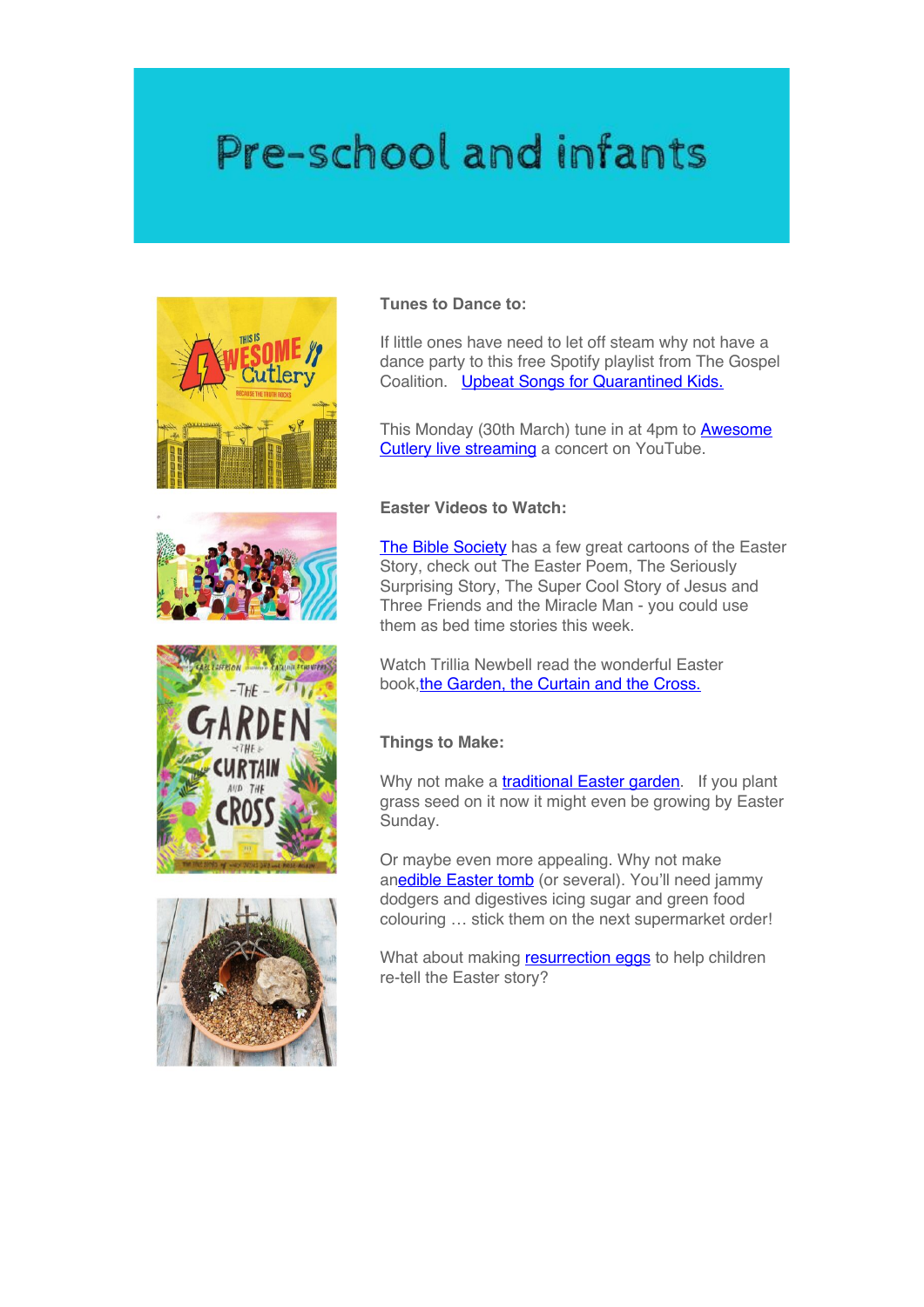## Juniors

### *The Pilgrim's Progress, animated film—*

### **for FREE!**

*The Pilgrim's Progress,* based on John Bunyan's timeless allegory, is filled with creative characters like Giant Despair, Worldly Wiseman, Evangelist, Legality, the Good Shepherd, and whimsical worlds like the Forbidden Forest, Swamp of Despondency, and Vanity Fair. Viewers follow Christian Pilgrim on his journey to rid himself of a dreadful burden on his back and find the Celestial City, which is ruled by a good and faithful King! However, he must stay on the straight path, and when he doesn't, the most interesting and dangerous adventures ensue. Click the image below and enter your email address to watch.

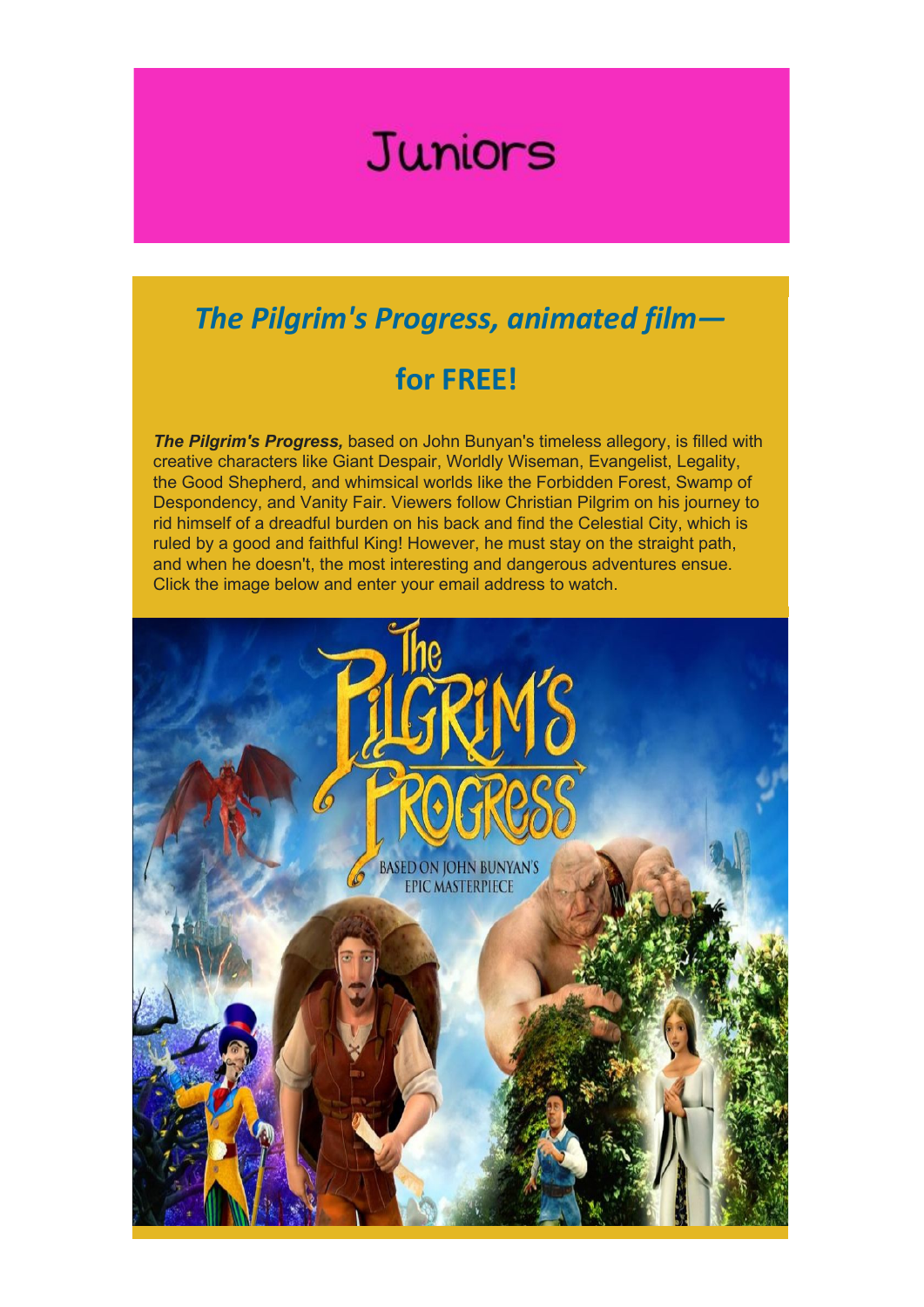



If your children came along to any of the Big Summer Praise sessions last summer at Cornerstone, they will remember the films we showed from the series 'Buck Denver asks... whats in the Bible?'

Click the image below to see the episode 'The meaning of Easter' on YouTube. Other episodes and resources are available here.

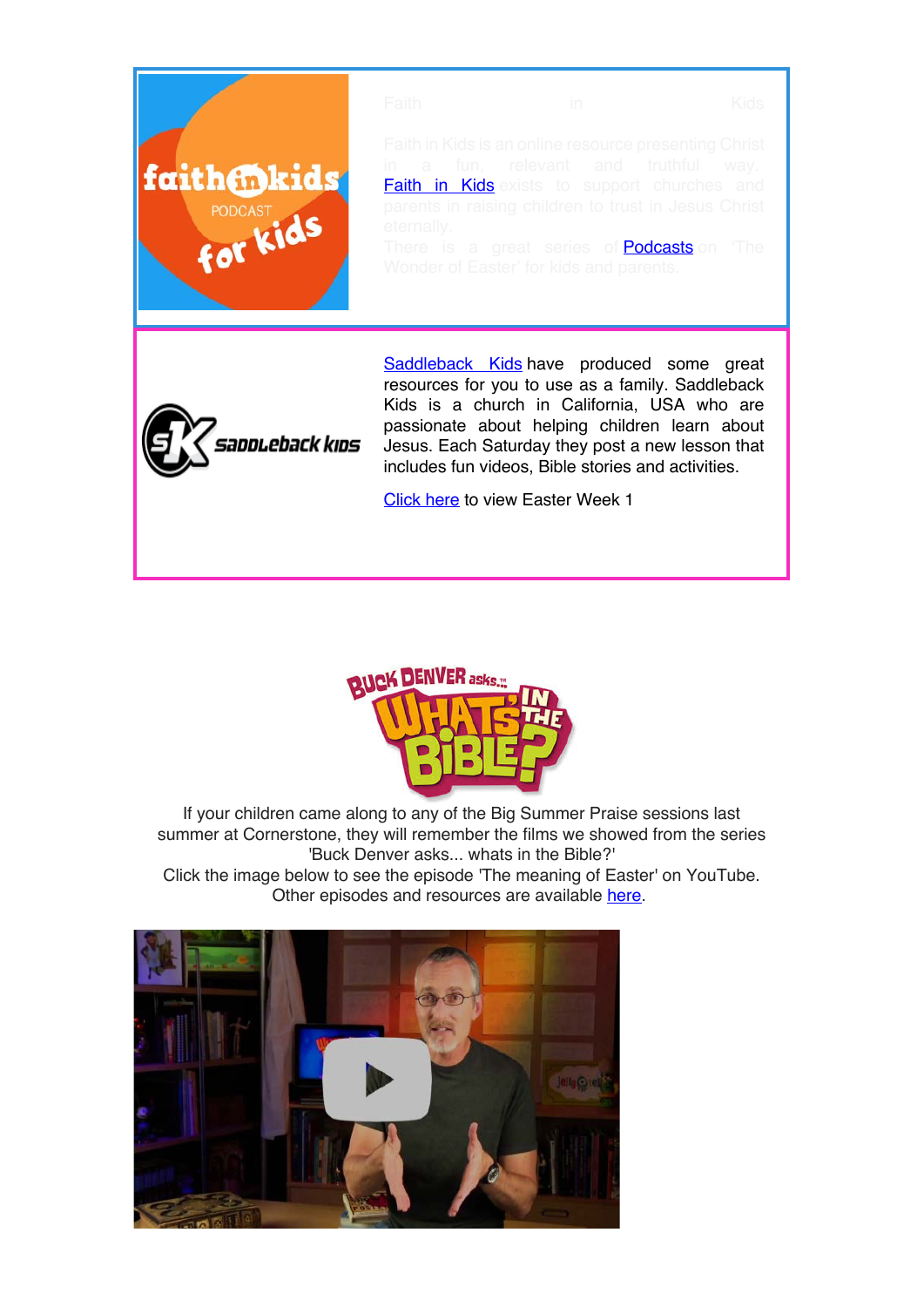# Youth



Some resources...





Billy Graham - My Hope UK What do you want most from life? Watch Billy Graham and Tony Hawk pro-skateboarder Brian Sumner, Ebola doctor Nathalie MacDermott and Rend Collective's Chris Llewellyn, explain the second chances they received from Jesus Christ.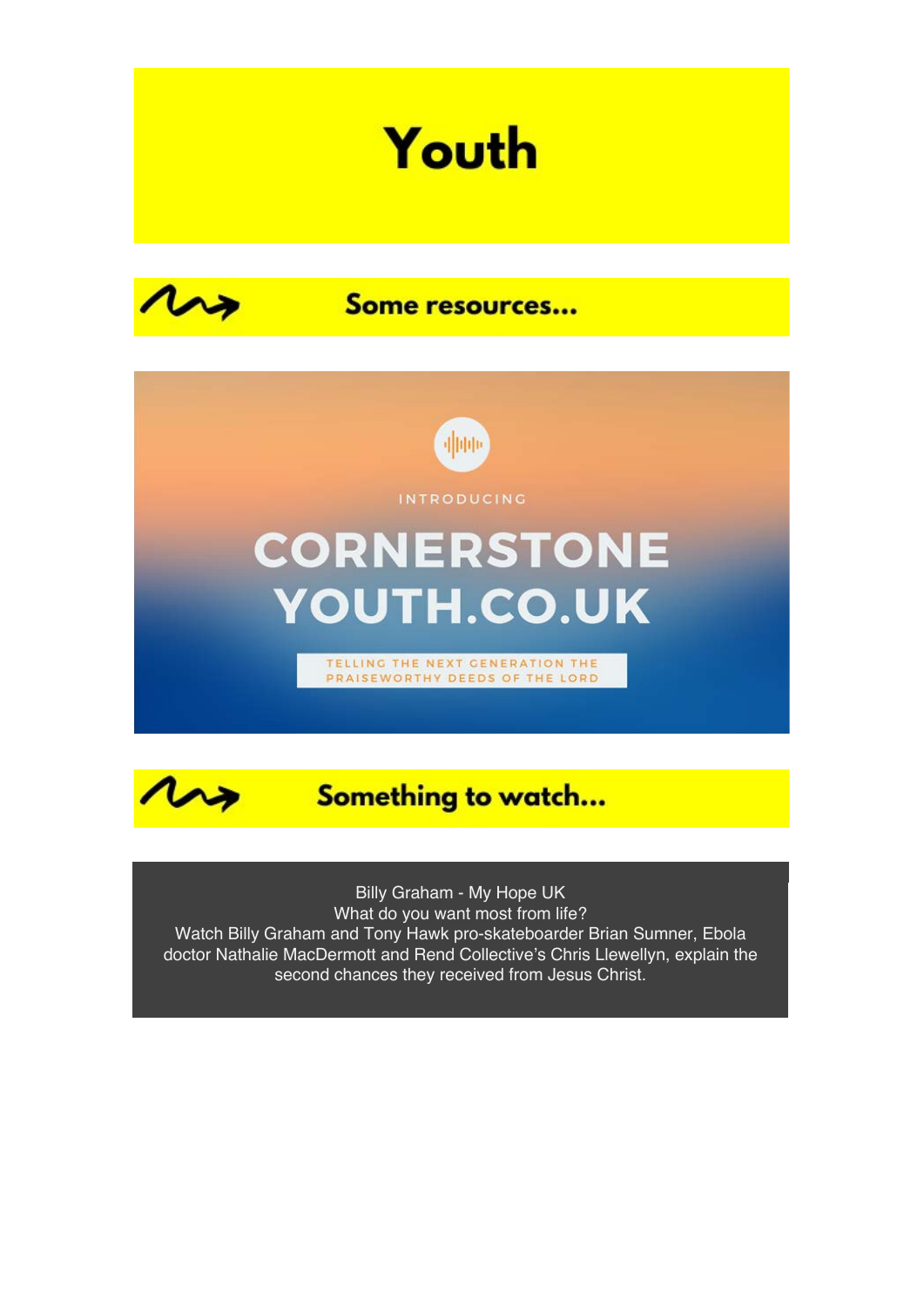

### Something to help you worship in song...

### Rend Collective Socially Distant Worship Club

Social distance is good for our health and the health of others. We believe in it and support it. But it's not really good for our souls. We've never done anything quite like this before, but it was good for our hearts. We had house church as a band and streamed it live so you could join us in real time. We plan to do this regularly over the coming days and weeks until this blows over so keep a wee eye out!